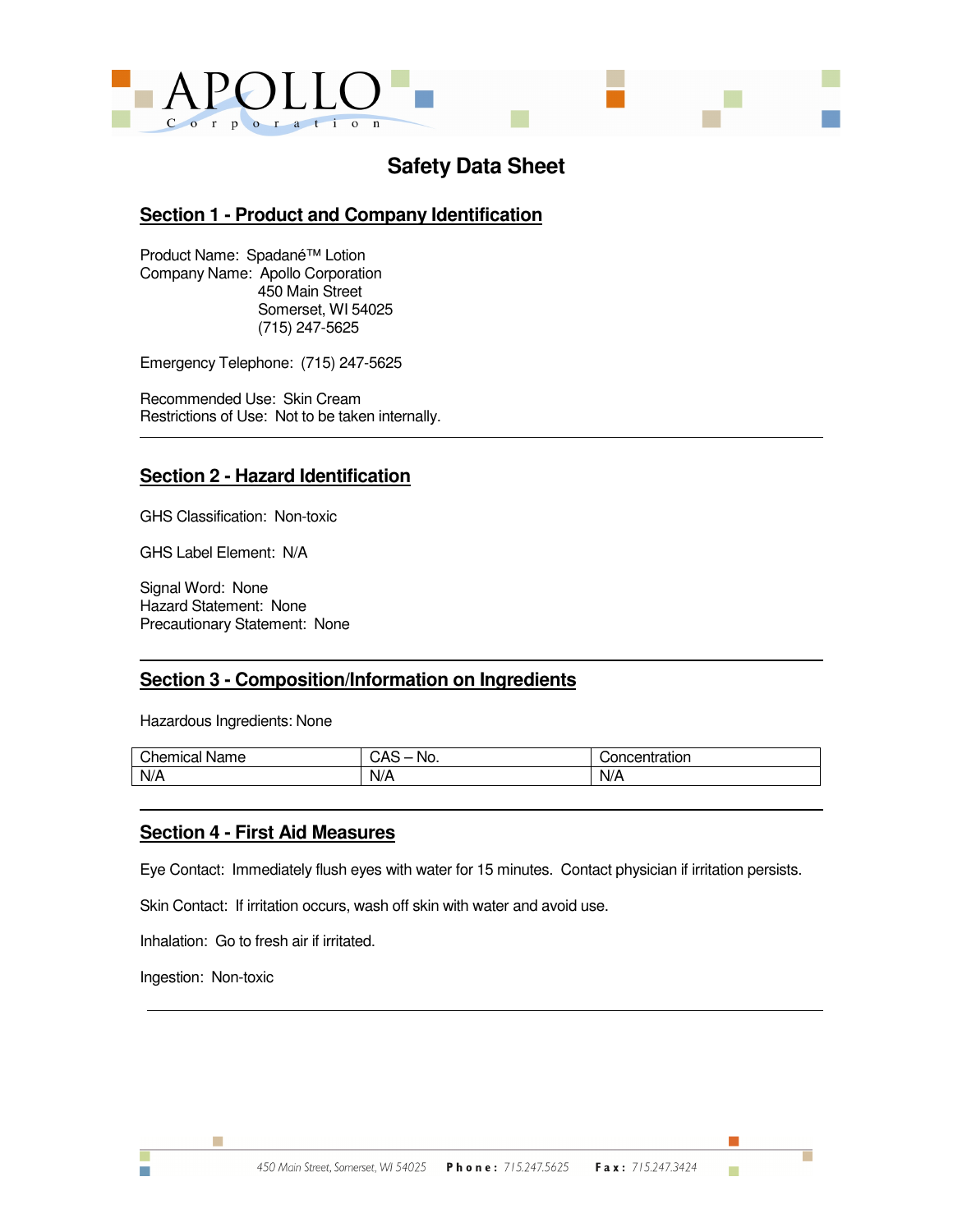



#### **Section 5 - Fire Fighting Methods**

Extinguishing Media: Water, Dry Chem, CO<sub>2</sub>

Fire Fighting Equipment: No special fire equipment

Chemical Hazards from Fire: None

### **Section 6 - Accidental Release Measures**

Personal Protective Equipment: Safety glasses, impermeable gloves

Methods and Materials for Clean Up: Shovel spilled product into waste container, wash area thoroughly with cleaner to prevent further slipping. Discarded product is not a hazardous waste under RCRA 40 CFR 261

#### **Section 7 - Handling and Storage**

Storage: Product can be stored indoors, and outdoors. Product does not require heat or refrigeration. Product should not be stored by fire or open flames.

Other Precautions: None

#### **Section 8 - Exposure Controls/Personal Protection**

| $\sim$<br>Ingredient | . nr:<br>—<br>∼<br>-- | - 1                        |
|----------------------|-----------------------|----------------------------|
| N/A                  | N/A                   | $\mathbf{1}$<br>N/A<br>.,. |

Personal Protective Equipment:

### **Section 9 - Physical and Chemical Properties**

| Appearance:                 | White, glossy | Odor:                   | Clean with<br>Slight Floral<br>Odor | pH:                  | $3.0 - 5.0$ |
|-----------------------------|---------------|-------------------------|-------------------------------------|----------------------|-------------|
| <b>Specific</b><br>Gravity: | .99           | Flammability<br>Limits: | N/A                                 | Evaporation<br>Rate: | Slower      |
| <b>Boiling Point:</b>       | 212F          | Flash Point:            | N/A                                 | Vapor Density:       | Heavier     |
| Vapor<br>Pressure:          | 17 mmHg       | Water<br>Solubility:    | <b>Dispersible</b>                  | Volatiles:           | <b>ND</b>   |

#### **Section 10 - Stability and Reactivity**

Incompatibility: None known

Hazardous Polymerization: Will not occur

Stability: Stable

 $\mathcal{C}^{\mathcal{A}}$ 

 $\mathcal{C}^{\mathcal{A}}$ 

П

m.